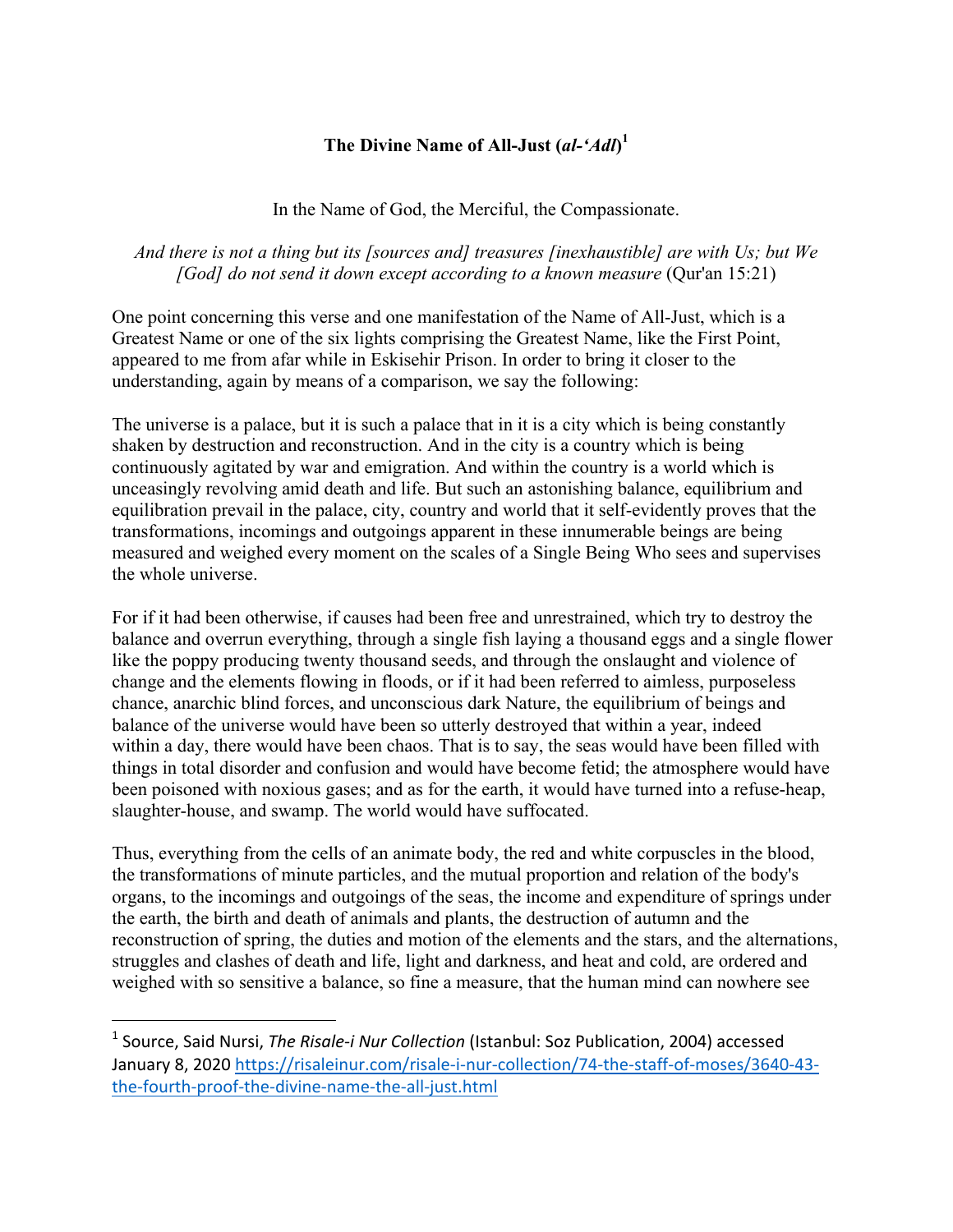any waste or futility, just as human science and philosophy observe everywhere and demonstrate the most perfect order and beautiful symmetry. Indeed, human science and philosophy are a manifestation and interpreter of that order and symmetry.

So, come and consider the balance and equilibrium of the sun and its twelve planets. Does this balance not point as clearly as the sun to the All-Glorious One Who is All-Just and All-Powerful? And especially our ship, that is, the globe of the earth, which is one of the planets; it travels an orbit of twenty-four thousand years in one year, not scattering or shaking the things stored up and stacked on its face, despite its extraordinary speed, nor throwing them off into space. If its speed had been increased or reduced just a little, it would have thrown its inhabitants off into the atmosphere, and scattered them through space. And if its balance was to be destroyed for a minute, or even a second, it would destroy the world. Indeed, it would clash with another body and doomsday would break forth.

And especially the compassionate balance on the face of the earth of the births, deaths, livelihoods, and lives of the four hundred thousand plant and animal species, it shows a single Just and Compassionate One, as clearly as light shows the sun. And especially the members, faculties, and senses of a single of the innumerable members of those species, they are related to each other with so fine a balance and equilibrium that their balance and mutual proportion show an All-Wise and Just Maker so clearly as to be self-evident. And especially the cells and blood-vessels in the bodies of animals, and the corpuscles in the blood and particles in the corpuscles, they have such a fine, sensitive, and wondrous balance that it self-evidently proves that they are being nurtured and administered through the balance, law, and order of a single All-Just and Wise Creator in Whose hands are the reins of all things, Who has the key to all things, for Whom nothing is an obstacle to anything else, directing all things as easily as a single thing.

If someone who does not believe or deems it unlikely that the deeds of jinn and men will be weighed up on the supreme scales of justice at the Last Judgment notes carefully this vast balance, which he can see in this world with his own eyes, he will surely no longer consider it unlikely.

O wasteful, prodigal, wrongful, unjust, dirty, unclean, wretched human! You have not acted in accordance with the economy, cleanliness, and justice that are the principles by which the whole universe and all beings act, and are therefore in effect the object of their anger and disgust. On what do you rely that through your wrongdoing and disequilibrium, your wastefulness and uncleanliness, you make all beings angry? Yes, the universal wisdom of the universe, which is the greatest manifestation of the Divine Name of All-Wise, turns on economy and lack of waste. It commands frugality.

While the total justice in the universe proceeding from the greatest manifestation of the Name of All-Just, administers the balance of all things. And it enjoins justice on humans. Mentioning the word 'balance' four times, these verses in the Qur'an,